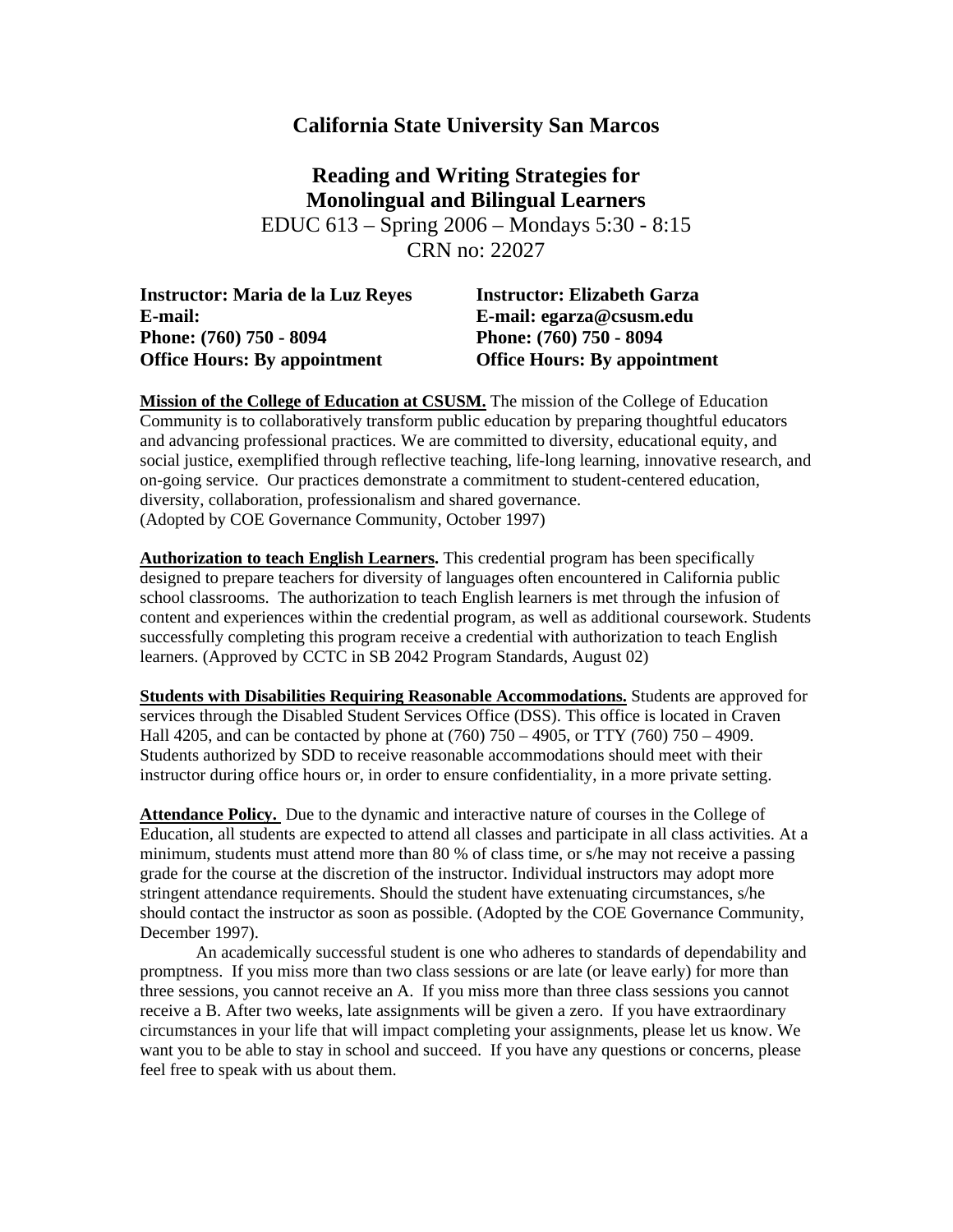## **COURSE DESCRIPTION**

This course focuses on the examination of the theory, research, and practices that affect reading and writing for monolingual and bilingual students. Based on current theory, practices, and research-based skills and knowledge about instructional strategies, the following elements of a balanced reading program are covered in this course:

- The development of instructional strategies, aligned with ongoing formal and informal assessment, that meet the needs of all students – proficient readers and writers, struggling students, English language learners, etc.
- A review of the structure of the English language and how reading an writing acquisition are affected by phonology, morphology, syntax, and semantics; second language acquisition; models of bilingual education; relationships among language, language, spelling, reading, and writing; and psychological and sociolinguistic aspects of reading and writing. Including transfer strategies from primary language reading skills into English language reading skills and hoe second language learners develop literacy in culturally appropriate contexts.
- The development of fluent reading in students at all grade levels, including speakers of English and English language learners.
- Reading comprehension strategies (e.g., text analysis, thinking and study strategies, and independent reading of high quality books), including foundational skills in academic language, background knowledge, concept formation, and vocabulary development.

## **California Commission on Teacher Credentialing Standards**

This course has been aligned with the Standards of Program Quality and Effectiveness for the Reading Certificate and Reading Specialist Credential (1998) as approved by the California Commission on Teacher Credentialing. These standards have been integrated thematically throughout the courses offered by the Literacy Program in the College of Education. Particularly, this course addresses the following standards: Developing Fluent Reading; Comprehension and Study Strategies; and Preparation for Meeting and Reading and Writing Needs of All Students.

## **COURSE REQUIREMENTS**

#### **Required Texts**

Routman, Regie. (2003). Reading Essentials

Echevarria, Vogt, & Short. (2004). Making Content Comprehensible for ELL: The SIOP Model,  $2<sup>nd</sup>$  Edition.

Reyes & Halcón. (2001). The Best for Our Children: Critical Perspectives on Literacy for Latino Students.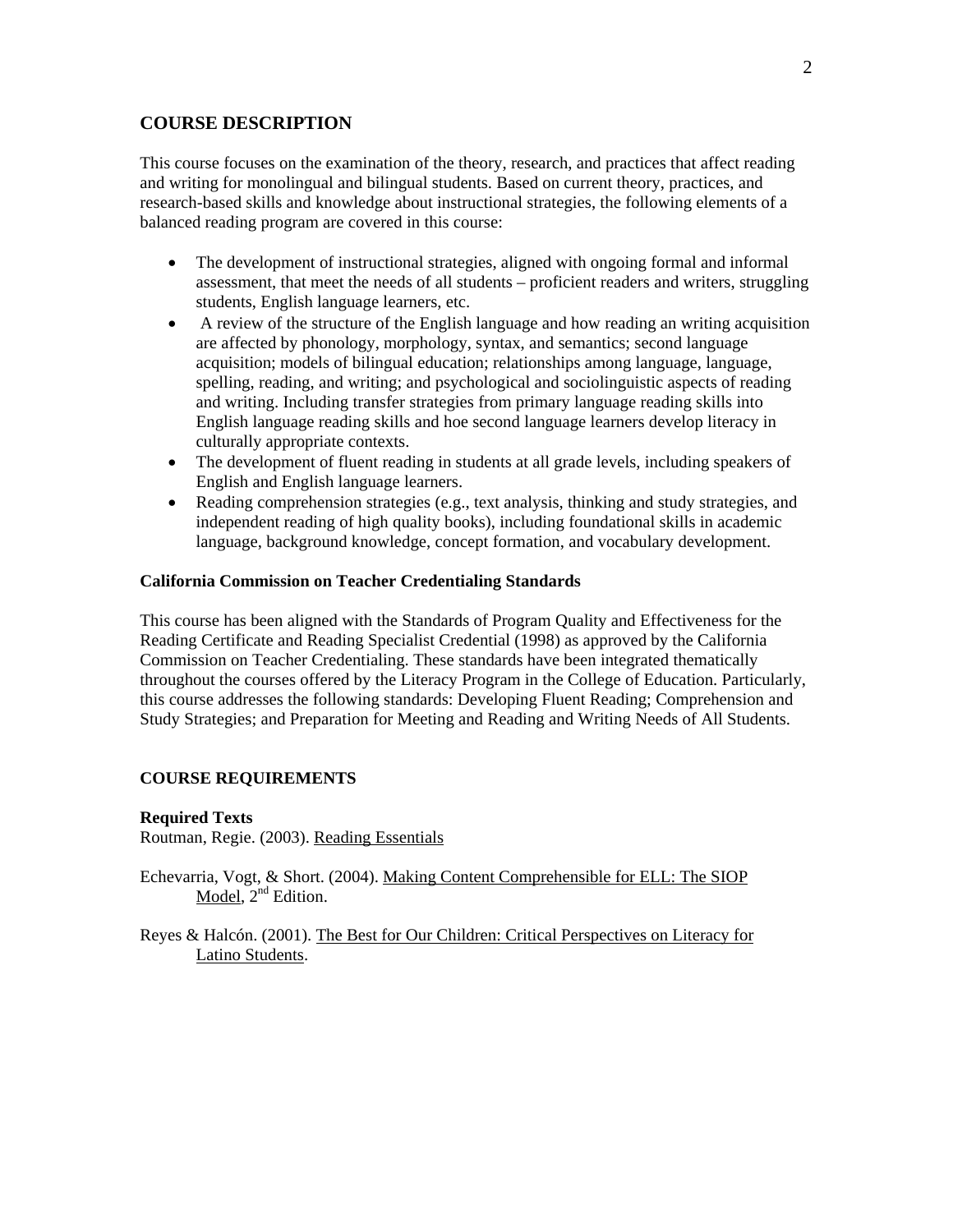## **Grading Policy**

All students are expected to participate in class activities and demonstrate reflective learning. It is important that students are well prepared for course sessions by completing the readings and assignments scheduled before the class meeting. Unless otherwise negotiated with the instructor, ALL assignments are to be handed in on the due date. **Assignments not handed-in on due date will lose 10 % of earned credit per day.** Assignments should be typed and double-spaced.

| A     | $93 - 100$ points | C+    | 77 - 79   |
|-------|-------------------|-------|-----------|
| $A -$ | $90 - 92$ points  | C     | $73 - 76$ |
| $B +$ | $87 - 89$ points  | $C -$ | $70 - 72$ |
| B     | $83 - 86$ points  | D+    | $67 - 69$ |
| $B -$ | $80 - 82$ points  | D     | $63 - 67$ |
| $C +$ | $77 - 79$ points  | $D -$ | $60 - 62$ |
| C     | $73 - 76$ points  |       |           |
| $C -$ | $70 - 73$ points  |       |           |

## **Assessment:**

Final grades will be based upon the student's ability to demonstrate knowledge in the area of literacy development as it applies across the curriculum. Participation in all course activities is a CORE expectation. Grades will be based upon the following points:

| 20 points                                |
|------------------------------------------|
| 20 points                                |
| 22 points                                |
| 20 points                                |
|                                          |
| 18 points (points divided by # sessions) |
|                                          |

### **ASSIGNMENTS**

#### **Text Analysis (20 points)**

You will prepare a 5 page pager that includes:

- A brief introduction to your classroom and language arts curriculum (specify your grade level.) Identify the types of text structures that you are currently using in your classroom. List the types of texts (e.g., picture books, traditional literature, textbooks, informational books, fiction, biographies, poetry, commercial reading programs, computer programs, classroom writings – science reports, charts, posters, etc.) currently used in your classroom. Include 2 examples of each type.
- A discussion on how the features and structures of these texts can support reading and writing fluency, reading comprehension, content learning, and learning about text structure. What are the implications of using a variety of texts (refer to course readings and/or additional references). In other words, how do the texts present in your classroom support reading and writing fluency, reading comprehension, vocabulary development and content learning, as well as serve as writing models.
- Identify types of text you are not currently using in your classroom, reflect on literacy learning implications, and brainstorm ideas on how you can start to include them in your curriculum.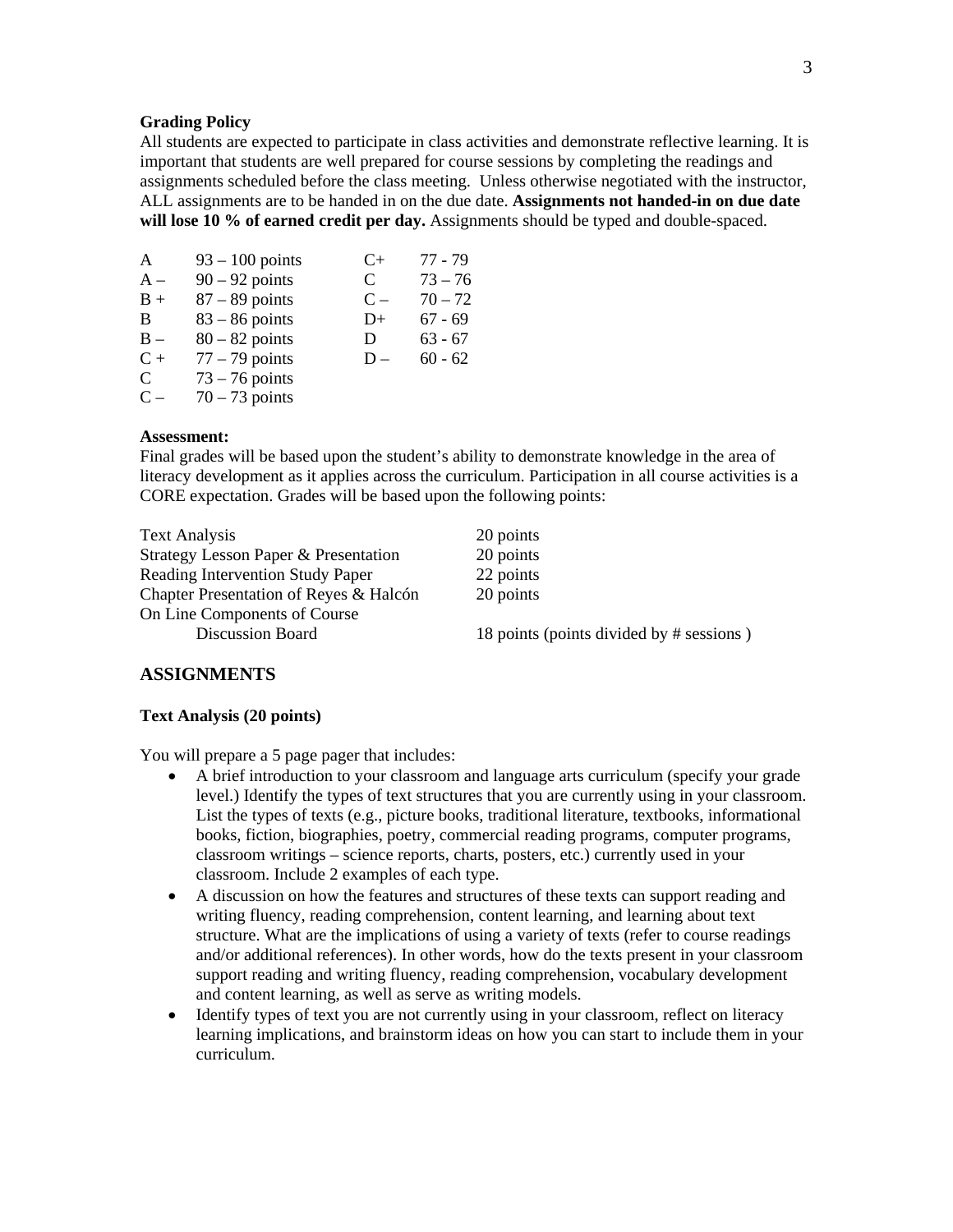## **Chapter Presentation of Reyes & Halcón text (20 points)**

Together in a group of 4 – 5 students, you will prepare 10-12 minute presentation for the whole class on a chapter from the Reyes & Halcón text, The Best for Our Children: Critical Perspectives on Literacy for Latino Students. Sign ups for the chapters available for presentations will take place the first class session.

The presentation will use visuals and a collaborative approach to presenting and will include:

- A brief description of the theoretical framework of the chapter
- An overview of the chapter: key methods, important concepts, and significant findings.
- Entertain some questions from the class.

## **Reading Intervention Study (22 points)**

You will prepare a 6 page paper about a reading intervention you will try with a small group of students needing help with their reading. The paper will include the following: The pretest:

• A description of the need the readers have that calls for a reading intervention and the basis for concluding that they have this need (formal or informal assessment data need to be included).

The intervention:

- A description of the intervention you will try with the small group.
- An explanation of why you think it is an appropriate intervention.
- A record of what you did and how the children responded.

The post-test:

• An explanation of to what extent (formal/informal assessment data need to be included), how (what was the positive, neutral, and/or negative results) and why this intervention did or did not work in the ways that were expected.

A reflection:

• Write a one page reflection on the process and what you learned about assessments, pretests and post-tests, and specific interventions. What would you do differently next time? What was valuable about the experience? How can you use this experience to further your development as a reading specialist?

## **Strategy Paper and Presentation (20 points)**

You will prepare a presentation for the whole class and a paper of 1 to 2 pages for instructor. The presentation will include:

- A brief overview of the strategy that you choose to implement with your students (tie this to a theoretical and research base)
- A description of how you implemented the strategy (includes a brief demonstration)
- Examples of student work and discussion of your assessment of how this strategy supported or did not support your students' reading/writing
- Recommendations on the usefulness of the strategy for native English-speaking students and for students learning English

The paper will include:

- A rationale or reason for selecting the particular reading/writing strategy based on assessment.
- A description of the strategy (and any adaptations you made to it and why you made them)
- An assessment of how the strategy worked as evidenced in student work. You may include an evaluation of student work using either a rubric or other standards.